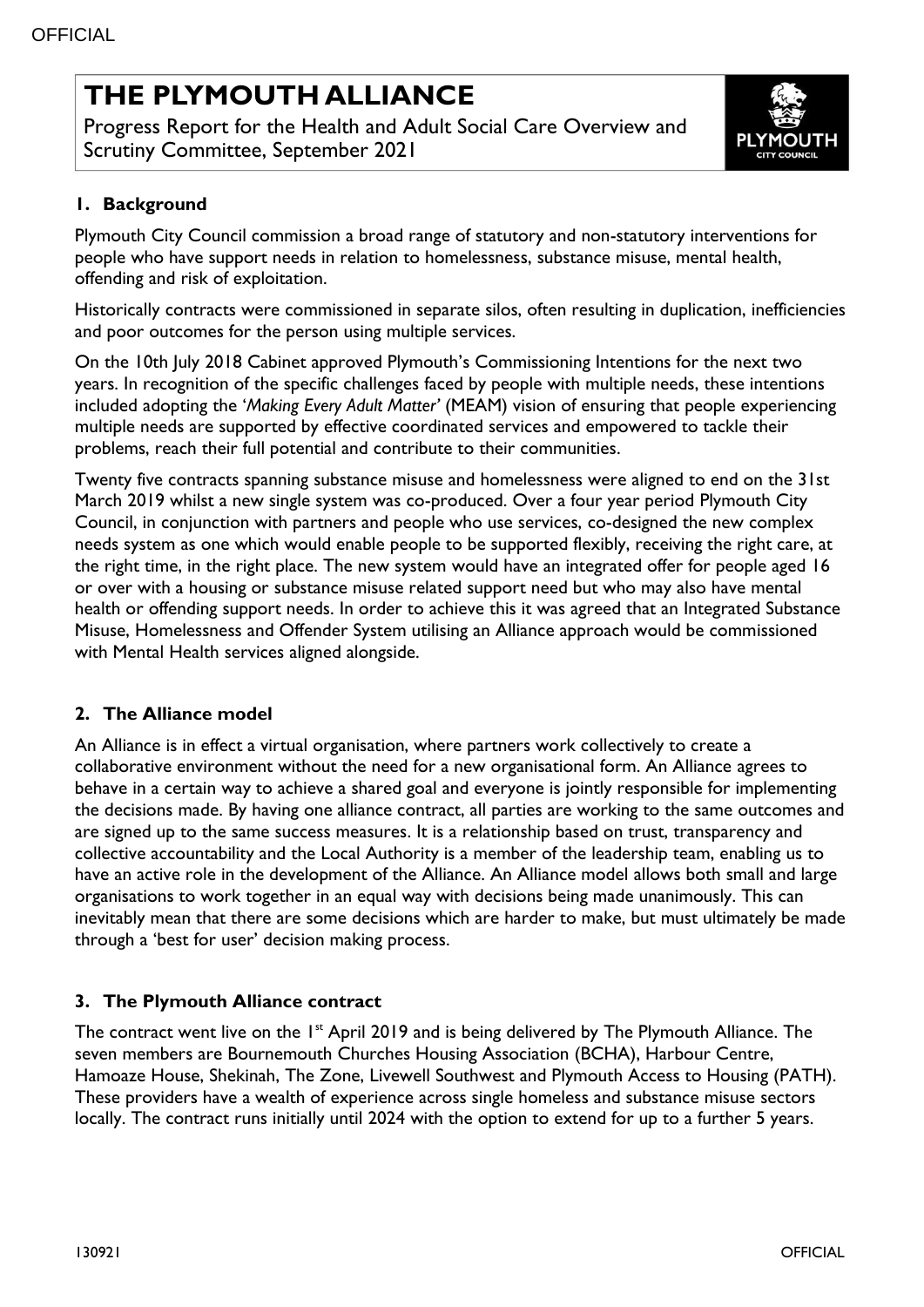#### **4. Successes**

Despite delivering services under significant pressure the Plymouth Alliance have had a number of successes over the last 12 months including:

- In response to the COVID crisis, 26 bed spaces across two properties were leased with staff from across the Alliance providing 24 hour support. This approach worked well and in the first 6 months supported 70 people in total with 13 people supported to move on to their own private rented accommodation/social housing tenancy, 2 reconnected with family and 22 moving into supported accommodation. Everyone accessing the houses continued to be able to access support. From the 70 accessing those 26 bed spaces with 24 hour support, specifically brought on to meet the initial demand, there was a 50% success rate.
- An additional 54 bed places were also brought on by the Plymouth Alliance to meet the demand and by August 2020, 213 individuals had accessed this accommodation under COVID.
- Following COVID there has been a commitment not to return to historic 'business as usual'; health and homelessness interdependencies have been strengthened with the introduction of a nurse and healthcare assistants to engage and support the most vulnerable, improve access to treatment and medicines across the system at the time they are required, improve engagement with primary care and community detoxification, extend needle and syringe exchange programme into wider areas of the city and increase prescribing capacity to support Rapid Access to Prescribing (RAP).
- Rolling out their workforce development training, implementing their core competency framework across their shared workforce.
- Implementing a multi-agency, multi-disciplinary, integrated approach to Dry Blood Spot Testing and BBV screening, Hep B vaccination and Hep C treatment and Hep C eradication. This has resulted in a more open and universal offer and increased access to treatment.
- The Implementation of COVID safe winter provision the development of  $8 \times 8$ ft x 6ft pods all have a bed, lights and a USB socket, with access controlled by a keypad.
- Rough Sleeping Numbers our rough sleeper numbers (official figures) have decreased from 19 in 2019 to 16 in 2020.
- There is a dedicated Social worker for people with complex needs embedded within Plymouth City Council's retained function now in place.
- A feasibility study has been commissioned to explore future options for Devonport house, with the intention of remodelling the building to better meet need.
- The existing Access to Accommodation HUB has been replicated in a Young Person's Access to Accommodation HUB to ensure that young people have a dedicated accommodation assessment and allocation pathway.
- They have been piloting a quality assurance framework for non-commissioned accommodation providers in the city to ensure that they meet required standards before referrals will be made.

# **5. Challenges**

- Despite the MTFP having additional COVID funding and the alliance securing more accommodation provision, pressure on the accommodation budget remains high and meeting the demand on homelessness as a result of COVID-19 has resulted in pressure on the B+B budget.
- Affordability and availability of accommodation has been limited, so the Alliance are seeking to increase the number of available units through both purchase and leasing arrangements.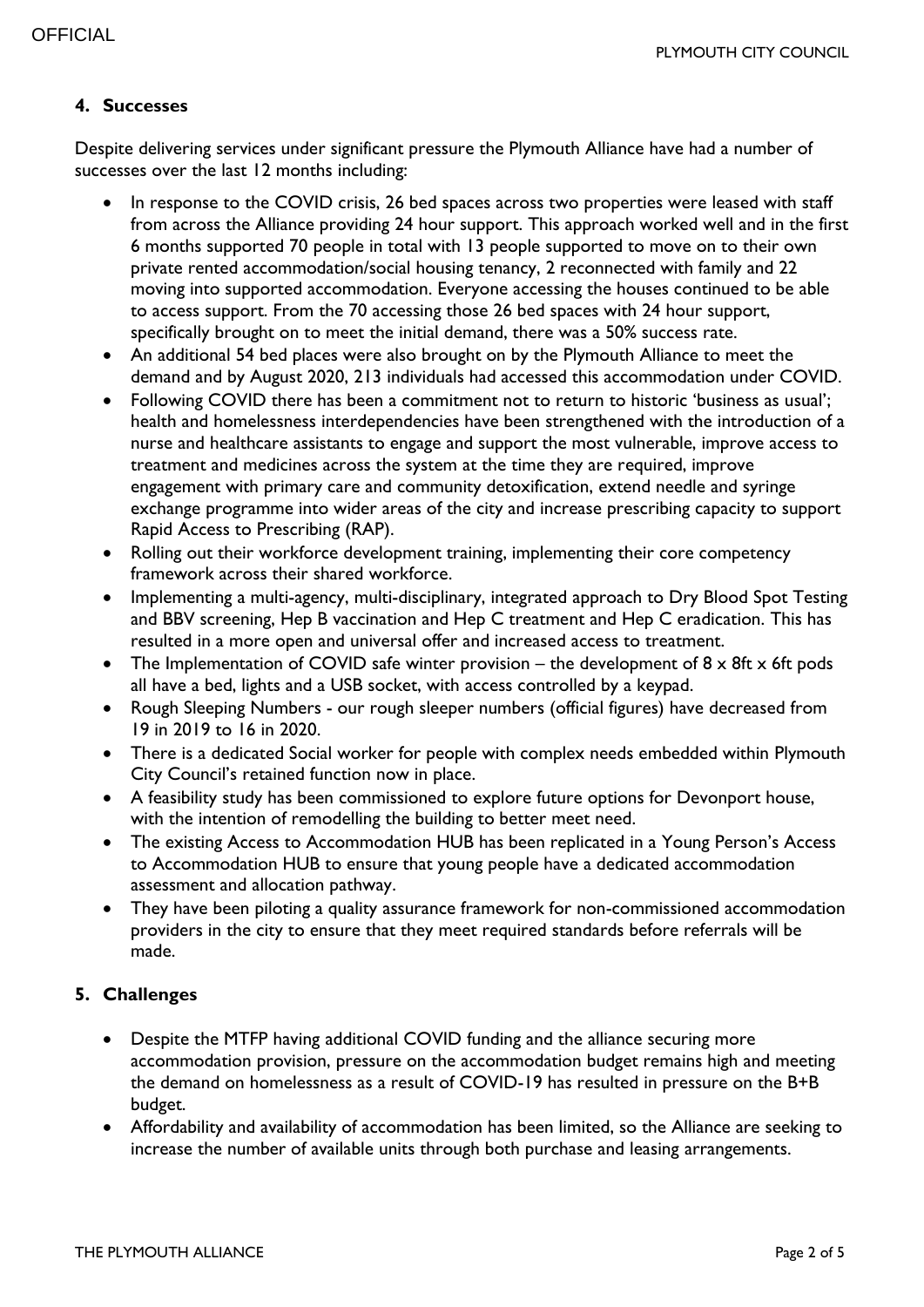### **6. Performance**

Key headlines from Q1 of 2021/22 include:

- 51 sessions of training were delivered to staff as part of the core competency framework including Motivational Interviewing, Drugs, Addiction Treatment and Recovery, Promoting Good Mental Health and tenancy training.
- 333 face to face sessions were delivered to 164 people as part of the new Complex needs health outreach service which includes health checks, wound dressing, dry blood spot testing etc.
- People have reported high mental health and physical health outcomes 90%+ which has been an improvement on previous quarters.
- There has been considerably less throughput from accommodation based services this quarter, highlighting the challenges around accessing independent accommodation (50% move on).
- Numbers of rough sleepers seen and those in emergency accommodation have increased during Q1.
- In April 2019 there were 76 Rough sleepers evidenced across the month, in April 2020 there were 52 evidenced and in April 2021 there were 37 evidenced. In 2 years, the City has had a decrease of 51% in one given month.
- However, since April we have seen an increase in both the numbers sleeping rough (from 82 in Q4 to 116 in Q1) and those individual/families being placed in emergency accommodation (from 251 in Q4 to 290 in Q1).
- Successful grant funding bids across 21/22 and 22/23 including Universal Drug Treatment Grant (£446k) and Rough Sleepers Initiative funding (£1.3 million).
- In addition we have been awarded funding from Changing Futures ( $£2.4$  million); we were one of only 21 shortlisted authorities to progress to the application stage and only 1 of 15 areas awarded the funding. The Changing Futures Programme seeks to deliver whole system transformation for people experiencing multiple disadvantage including homelessness, substance use, domestic abuse and sexual violence and perpetrator work. Our bid focused on transformation capacity, infrastructure development, lived experience team to embed in practice, whole system workforce development, peer research and prototyping for innovative approaches.

# **7. Case Studies**

The following case studies provide further insight into the different elements of service delivery and complexity of the people that the Alliance support through their partnership:

**Case Study 1** - P moved into one of our resettlement properties during the first lockdown. He was rough sleeping for two years previously and had declined all offers. With some joined up work from PARC, we managed to get him into a B&B during 'Everyone in' where he was sleeping on the floor as he couldn't understand the concept of being inside. The Resettlement team picked him up and were very patient whilst we explored and unpicked everything with him. We had no idea or even the correct spelling of his name so we were unable to claim HB. He ended up owing almost £5k and with some work with Adult Social Care, we discovered P was not his actual name! Housing Benefit was claimed and backdated and he was fully assessed and met threshold for care and support. He now has support hours funded through ASC. He is getting the support he needs and successfully moved into Colebrook last week – a case I don't think any of us will forget!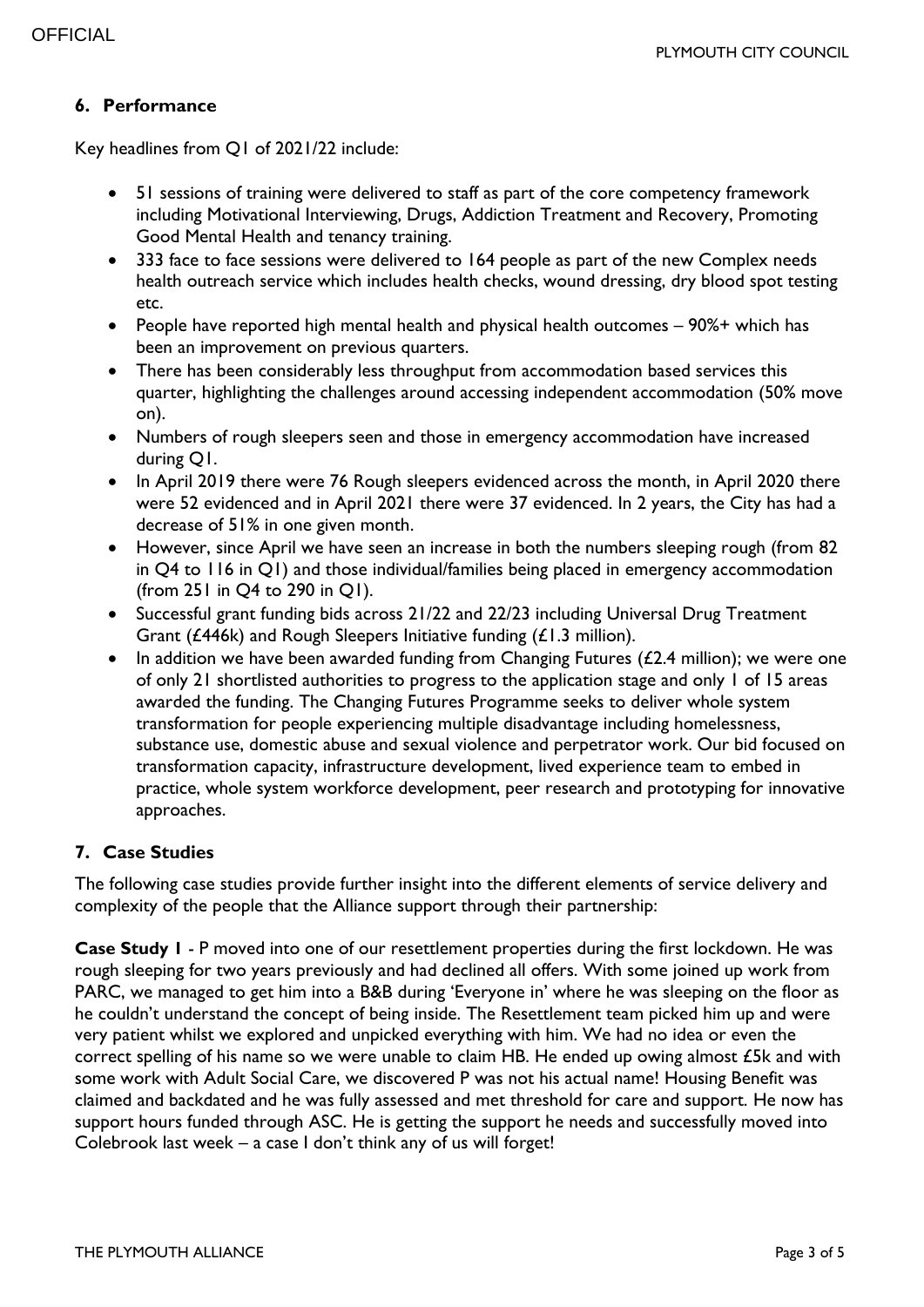**Case Study 2** – N was rough sleeping for quite some time with his dog prior to moving into Devonport House. As he was under 35 and only entitled to a shared house, his move on options were limited. One of our Alliance Complex Needs Officer's got creative with bidding and in a very timely manner, he was awarded social housing, with a garden whilst we had the Protect Plus funding. After 3 years in Devonport House, N is now settled into his flat, fully furnished from the grant and adjusting to his new home. He is incredibly happy and keeping it immaculate. He has been through the 'system' and come out the other side and is 'chuffed to bits' in his own words.

**Case Study 3** - J was referred to Harbour during the first COVID lockdown. At the time of referral J was engaged in high risks behaviours including injecting substances, poly substance use and being street homeless. J had become homeless following a breakdown in family relationships and having to leave the family home. Just before the lockdown J was provided with housing via the H4H housing. Recognising his substance use issues he was referred to Harbour and, as Harbour workers were covering some shifts in the H4H house at the time assessment and initial screening were carried out at the house. J was able to quickly access a prescribing assessment and was started on a titrating methadone prescription.

Initially J found it hard to stabilise on his methadone prescription and avoid illicit use on top of his prescription. His substance use was long term and stemmed from a number Adverse Childhood Experiences for which he also required support. J had been consuming alcohol since the age of 15 and was continuing to consume approximately 2 litres of White Lightening daily. He also found the lockdown and the limitations of this difficult to deal with. J was able to have regular contact from Harbour both on the telephone and at the H4H houses and staff at the houses also supported him, particularly giving him someone to talk to when he was struggling.

J continues to be in receipt of a substitute prescription and, although he continues to use heroin on an occasional basis his heroin use is much more controlled and he no longer injects. Therefore his risk of overdose is considerably reduced. J continues to consume a bottle of White Lightening each day and is working with his key worker to reduce this. I has been supported by BCHA to access move on accommodation from the H4H house and he is enjoying having more responsibility and some space of his own. As we begin to move out of lock down J plans to access face to face groups and support at Hamoaze and is hoping to undertake a computer course.

# **8. Next Steps**

Since its implementation on the 1<sup>st</sup> April 2019 the Plymouth Alliance has invested considerable resource into establishing a new way of working, setting up new structures and beginning significant culture change within their collective workforce. This will not be a short term journey and as such they have created working groups in the following areas to ensure continuous improvement and delivery. The Alliance has recently appointed a new Alliance manager who is starting in late September and will be responsible for driving their transformation forwards.

Priorities for 2021/22 include:

- Supporting the delivery of the Changing Futures Programme, sharing learning from the Plymouth Alliance approach and further integrating systems with Domestic Abuse and Sexual Violence provision and the Criminal Justice System
- Communication alliance members responsible for delivering the communication strategy, both internally and externally, with a focus this year on how we involve people with lived experience in our service development
- Young people the Alliance, Children's Social Care and key partners collectively deliver priorities in relation to young people but with a particular focus on remodelling the homelessness pathway for 16/17 year olds and ending the use of bed and breakfast for this cohort